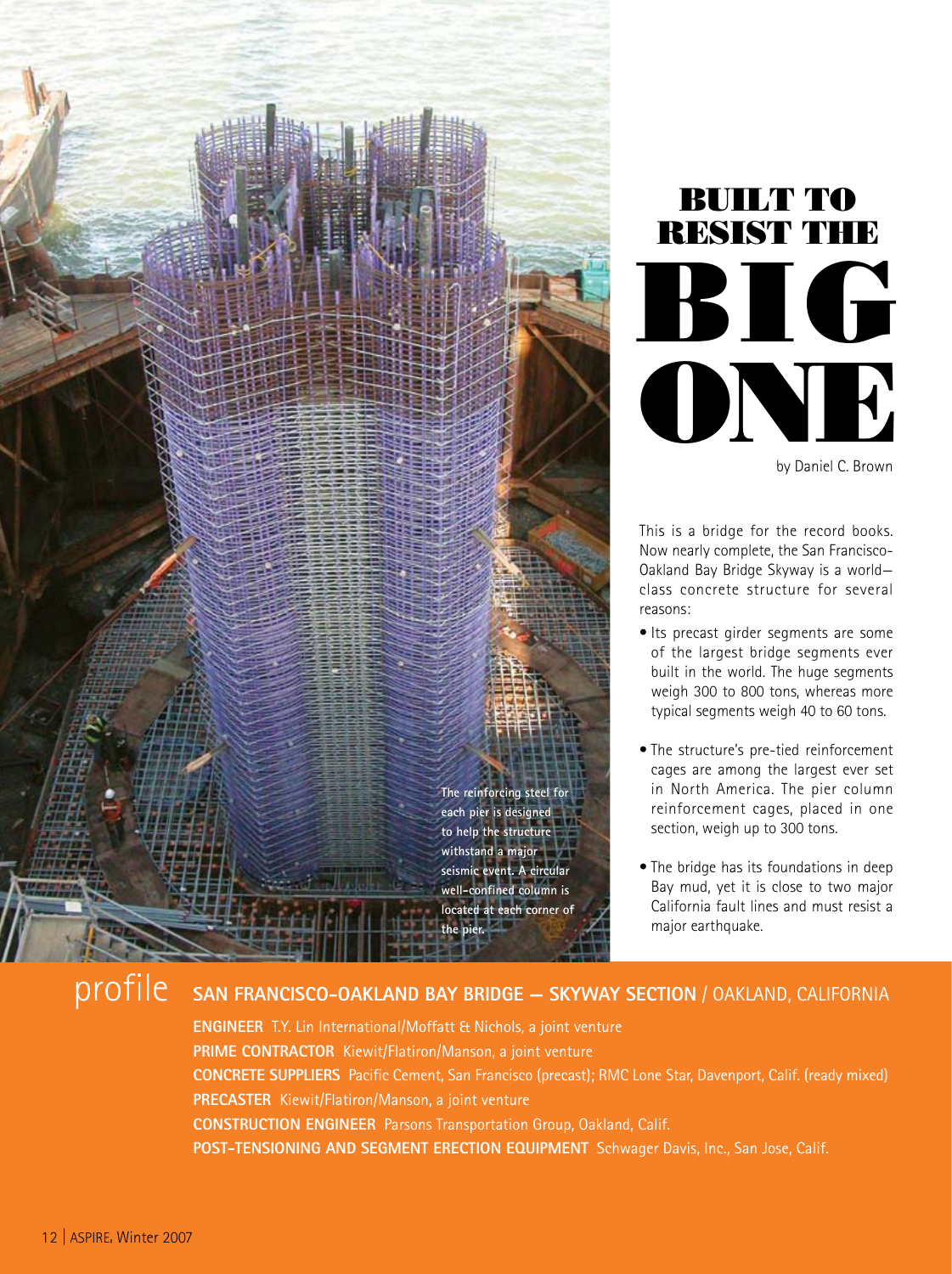

**Kiewit/Flatiron/Manson set up a precasting yard in Stockton, Calif., and barged segments to the job site. This long-line casting bed can cast all the segments needed for one cantilever.**

# **Untold hours went into the seismic design for this \$1-billion precast concrete segmental bridge, resulting in a unique bridge that extends the limits of concrete design**

The San Francisco—Oakland Bay Bridge consists of 16 separate contracts, and the Skyway, which connects the Oakland approach on the east with a selfanchored suspension span to the west, is only one component—but a major one. It consists of separate eastbound and westbound structures designed for five lanes of traffic each plus shoulders on both sides. Each structure has an overall width of 87.5 ft, a length of about 1.3 miles, and consists of four structural frames joined together by hinges that can transfer shear and moment while allowing longitudinal movement.

Designed for a 150-year service life, the Skyway has taken about five years to build. A section of the existing 1930sera eastern span of the San Francisco-Oakland Bay bridge collapsed in the 1989 Loma Prieta earthquake, and the California Department of Transportation decided to replace it rather than retrofit the older bridge for seismic resistance. Preliminary design on the Skyway started in 1998, and the joint venture contractor, Kiewit/Flatiron/Manson (KFM), launched construction on February 6, 2002.

#### **Largest Segments Ever**

After consideration of baseline designs in both concrete and steel, concrete emerged as the least expensive material, says Sajid Abbas, project engineer for T.Y. Lin International in San Francisco, the bridge's designer. Each structure consists of a three-cell, variable-depth box girder built of huge precast concrete segments. "I believe these are the largest precast bridge segments cast anywhere at any time," said Tom Skoro, KFM project manager.

Seismically-resistant foundations are expensive to construct in the Bay mud, and foundation work accounted for about half of the bridge's \$1-billionplus cost. To offset the larger costs of the foundations, the balanced-cantilever method of construction was used for the superstructure. In this method, the variable depth segments were erected in both directions working outward from the piers. This method permitted span lengths up to 160 m (525 ft).\* The depths  $\overline{\phantom{a}}$  ,  $\overline{\phantom{a}}$  ,  $\overline{\phantom{a}}$  ,  $\overline{\phantom{a}}$  ,  $\overline{\phantom{a}}$  ,  $\overline{\phantom{a}}$  ,  $\overline{\phantom{a}}$  ,  $\overline{\phantom{a}}$  ,  $\overline{\phantom{a}}$  ,  $\overline{\phantom{a}}$  ,  $\overline{\phantom{a}}$  ,  $\overline{\phantom{a}}$  ,  $\overline{\phantom{a}}$  ,  $\overline{\phantom{a}}$  ,  $\overline{\phantom{a}}$  ,  $\overline{\phantom{a}}$ 

**P RO J E C T**



**The Skyway segment is a three-cell custom design in precast concrete. Segments are 26.7 m (87.5 ft) wide and range in depth from 9 m (29.5 ft) at the piers to 5.5 m (18 ft) at the midspans.**

## Segmental precast concrete / CalTrans, Owner

**Reinforcing Steel Fabricator** Regional Steel Corporation, Tracy, Calif., and Martinez Steel Corp. (Precast Segments) Harris Salinas Rebar Inc., Livermore, Calif. (Cast-In-Place Concrete)

**BRIDGE DESCRIPTION** A dual, 2.1-km (1.3-mile)-long parallel structure built using precast concrete segments erected in balanced cantilever with a typical span of 160 m (525 ft)

**Structural Components** 452 precast concrete segments weighing 300 to 800 tons each; 28 cast-in-place, post-tensioned pier tables, each 88 ft wide by 66 ft long by heights varying from 16 to 30 ft; cast-in-place concrete piers; 160 concrete-filled piles up to 350 ft long; and 28 steel footing boxes weighing 900 tons each

**Bridge Construction Cost** \$1.044 billion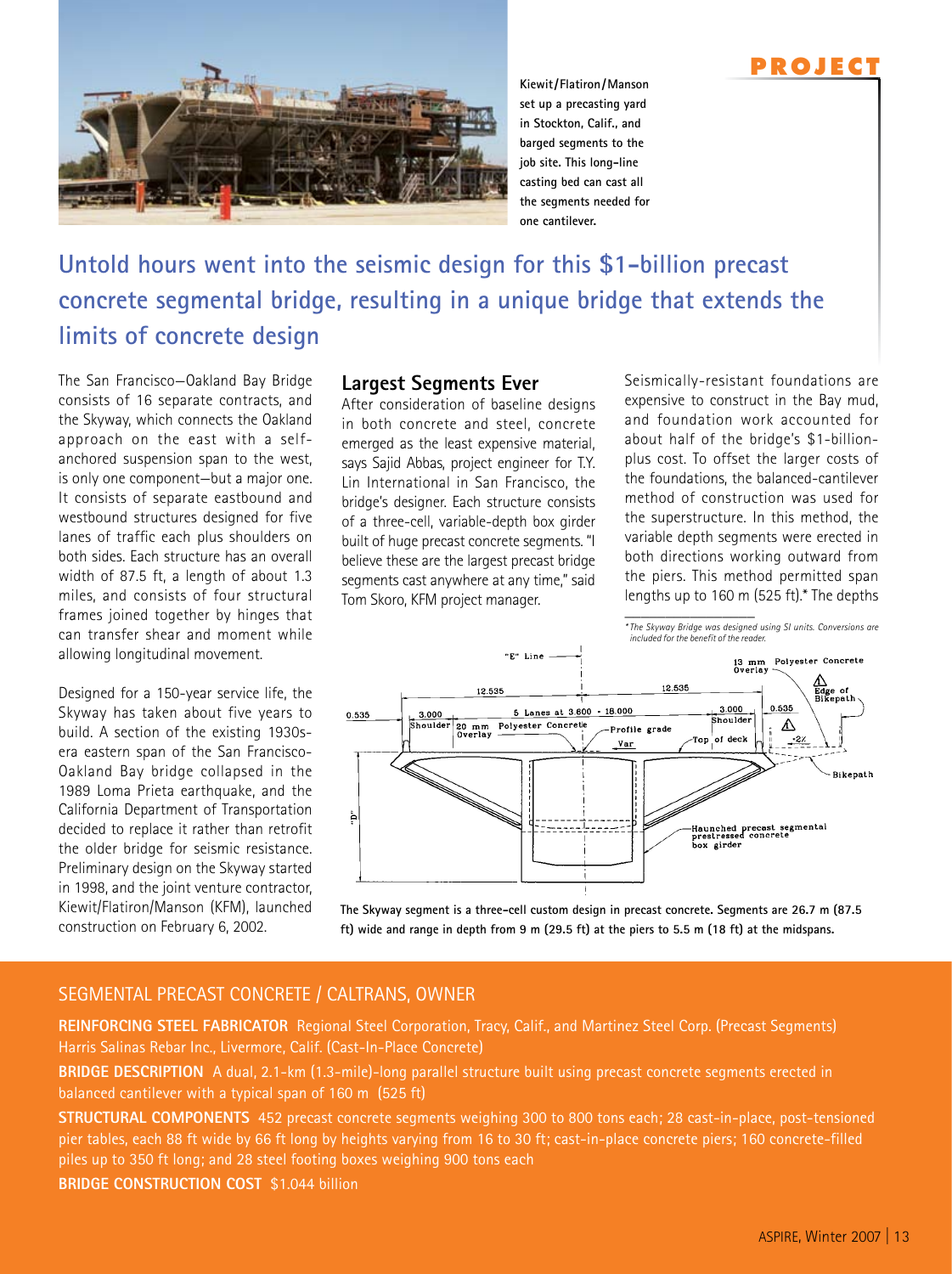

**A segment is loaded onto a floating barge that fits into a slip at the precasting yard. The big straddle carrier, used to transport segments around the precast yard, has wheels with a diameter of 11 ft.** 

of the section ranged from 9 m (29.5 ft) at the piers to 5.5 m (18 ft) at midspans. Most segments have a length of 8 m (26 ft). The use of longer span lengths increased the cost of the superstructure but reduced the number of spans and, therefore, the cost of the foundations.

By contrast, span-by-span construction would have limited span lengths to about half the Skyway's 160 m (525 ft). That would have doubled the number of piers and made the bridge much more costly. On the other hand, Abbas notes, span-by-span construction for the superstructure would have been efficient because the segments would have a constant depth.

#### **Designed In Four Frames**

The Skyway is designed in four frames; three have four piers and one has two piers. The frames are typically connected at midspan by a large hinge consisting of twin steel-pipe beams, each 2 m (6.5 ft) in diameter and 20 m (66 ft) long. The pipe beams are supported in four diaphragms, two on each side of the joint. The hinges can transfer moment and shear while allowing longitudinal movement.

"The Bay mud shakes like a bowl of jelly during an earthquake," says Abbas. "The alignment places the bridge in deep Bay mud, and it is near two active faults the Hayward Fault to the east and the San Andreas Fault to the west." "We

designed a seismically robust structure. During a seismic event, the hinge pipe beams constrain the adjacent ends of the cantilevers to move together transversely, as well as act as seat extenders in the longitudinal direction, precluding any potential for unseating." The Skyway is designed for a Safety Evaluation

## **'We designed a seismically robust structure.'**

Earthquake (SEE), which has a 1500-year return period, he notes. "The piers will take the brunt of an earthquake. The reinforced concrete piers are designed to behave in a ductile manner, and the rest

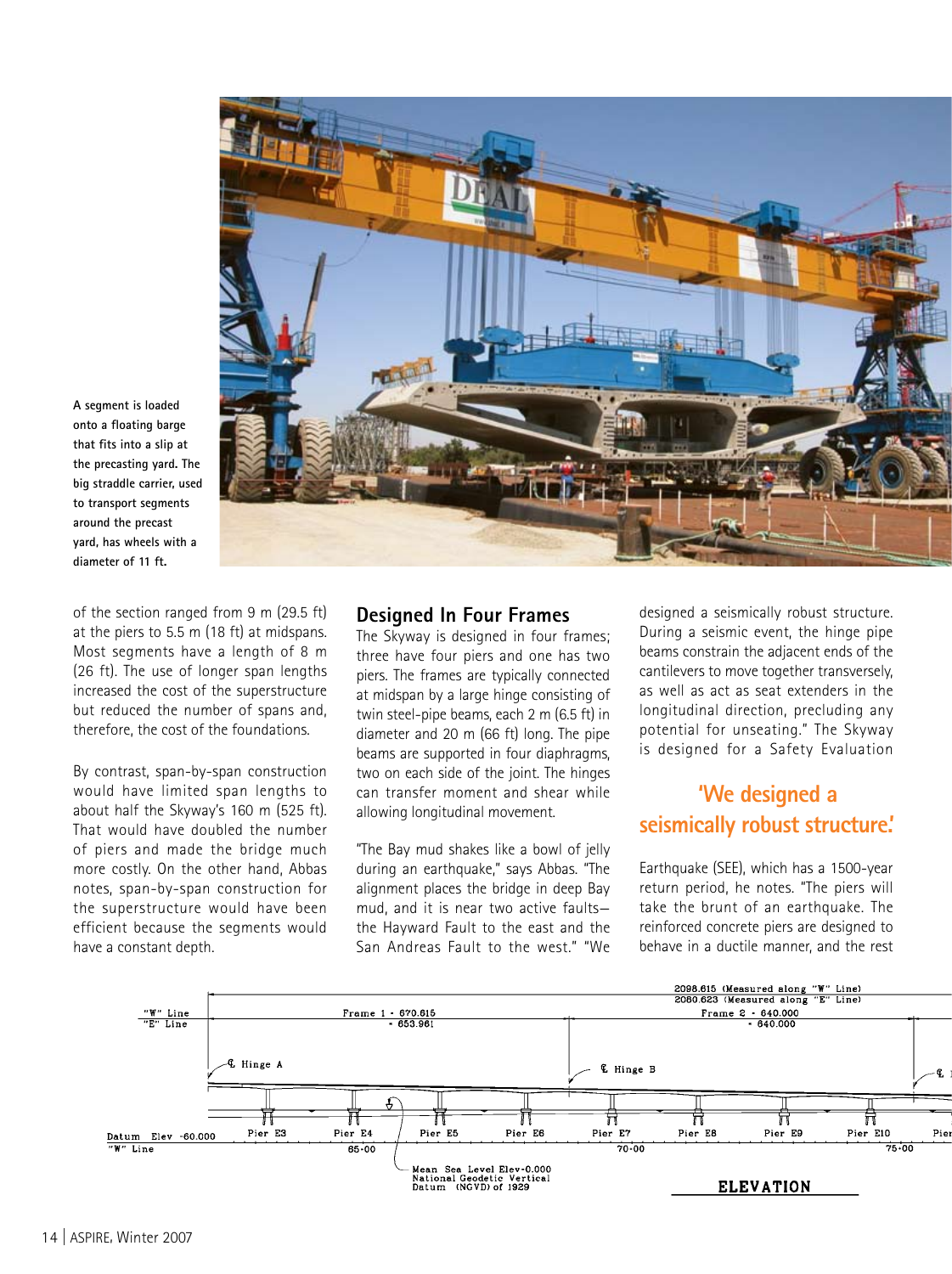

## **'I believe these are the largest precast bridge segments cast anywhere at any time.'**

of the structure is capacity protected, which means it will see minimal damage during an earthquake."

During the SEE earthquake, the Skyway piers are expected to yield at the bottom, where they join the pile caps, and at the top, directly under the pier tables. "The inelastic response is controlled—the design criteria limit the maximum reinforcement strain in the piers during the SEE event to half of the ultimate strain," he explains. The castin-place reinforced concrete pier tables join

the piers monolithically to the box girder. The piers themselves consist of four highlyconfined corner columns joined by walls to create a hollow rectangular-shaped pier approximately 8.5 by 6.5 m (28 by 21.5 ft).

The superstructure box girder is stronger than the pier. "That way, yielding will not carry upward into the girder in an earthquake," says Abbas. The girder is designed with enough post-tensioning and reinforcing steel to resist seismic forces essentially elastically.

**A cross section of a half-segment near a pier shows the extensive post-tensioning used in the box girder.**

Similarly, the 28 pier tables contain heavy amounts of reinforcing steel to resist seismic forces. A typical pier table is 88 ft wide by 66 ft long, with heights ranging from 16 to 30 ft. Casting the pier tables required such massive amounts of concrete that KFM installed a water cooling system to reduce the temperature rise from the concrete's heat of hydration. In addition, the concrete contains a considerable amount of fly ash, which reduces the heat of hydration.



**The 1.3-mile-long Skyway is divided into four frames separated by expansion joints that can resist both moment and shear. Three frames have four piers and one has two piers.**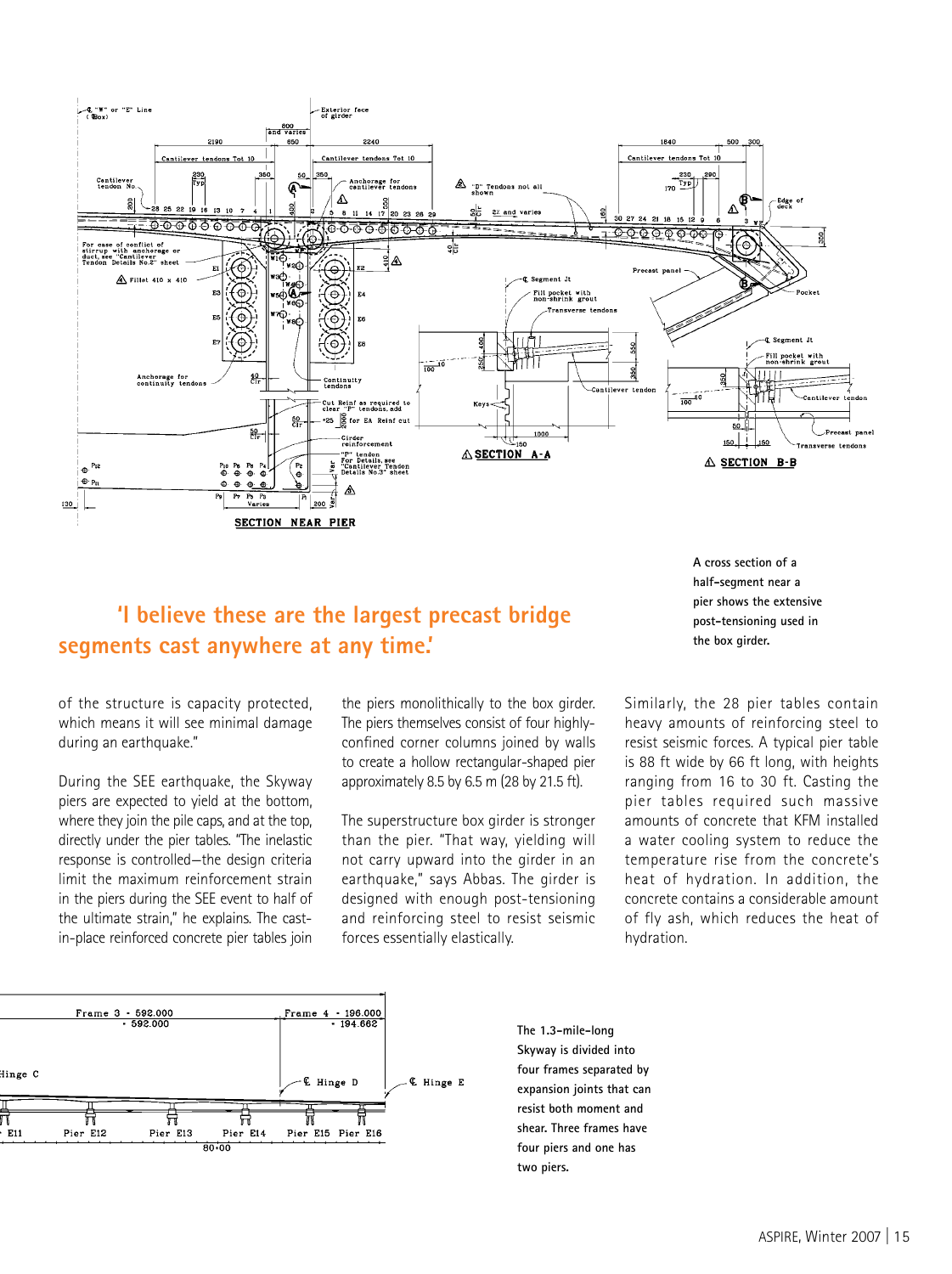## **'There was heightened awareness about controlling the creep and shrinkage of the concrete as well as the modulus of elasticity.'**

All reinforcing steel below a line 7 m (23 ft) above sea level is epoxycoated to resist corrosion. That means reinforcement inside the 160 steellined piles is epoxy coated, as is the reinforcing steel in the pier caps and the lower portion of the piers.

## **Construction Challenges Abound**

To complete the bridge, more than 190,000 cu yd of concrete had to be batched and delivered to the bridge for footings, access casings, piers, and pier tables. KFM worked closely with the concrete supplier, California Readymix, (a subsidary of RMC) to locate an on-site batch plant at Pier 7. The construction team developed concrete transport barges capable of handling 40 cu yd per

> **At KFM's precasting yard, lightweight precast concrete sections for the sloping webs are placed before the remainder of the segment is cast.**

barge, and the barges could deliver 70 cu yd per hour to the bridge, says KFM project engineer Paul Giroux.

At the bridge, concrete was conveyed from the transport barge to the placing barge, after which a conveyor took the concrete to KFM's barge-mounted 58-m (190-ft) concrete pump truck, from where it pumped the concrete to the desired location.

To cast the concrete segments for the big box girders, KFM built its own precasting yard in Stockton, Calif., about 70 miles from the construction site. All 452 segments were match cast at Stockton. stored for two to six months to reduce the effects of creep and shrinkage, and then barged to the bridge. The 55 acre precasting yard used two specialized long-line beds, a short line bed, and a hinged bed for the hinge segments.

The long-line casting beds could sequentially cast all the segments required for a complete half of a bridge cantilever, typically segments one through nine for each cantilever. The long-line bed consists of an inverted soffit system with adjustable geometry and a movable core that forms the interior voids of the segments, Giroux explains.

"In addition to the challenges of precasting the huge segments, we also faced a real challenge to develop and implement the necessary dimensional controls to ensure that all of the 452 segments would be match cast properly so they would all fit properly once erected in Oakland," says KFM's Skoro. "Further, as if the dimensional control challenges of the segment were not enough, our schedule dictated a threeday cycle for each segment in the casting bed."

Once segments were barged to the bridge, KFM used Self-Launching Erection Devices (SLEDs) to lift the segments into place on the cantilevers. The SLEDs are essentially computerized beam and winch systems, says Giroux. "The SLEDs are highly engineered, driven by the complexities of hoisting loads up to 800 tons from a barge that is subject to wind and wave action."

The SLEDs are anchored initially to the pier tables with 3-in.-diameter high strength bars. After a cast-in-place concrete closure placement is made between the pier table and the first segments and post-tensioned together, the SLEDs advance onto the leading segment where they are re-anchored. Then the next pair of segments are erected and post-tensioned together. The process then repeats, with the SLEDs advancing outward from the pier